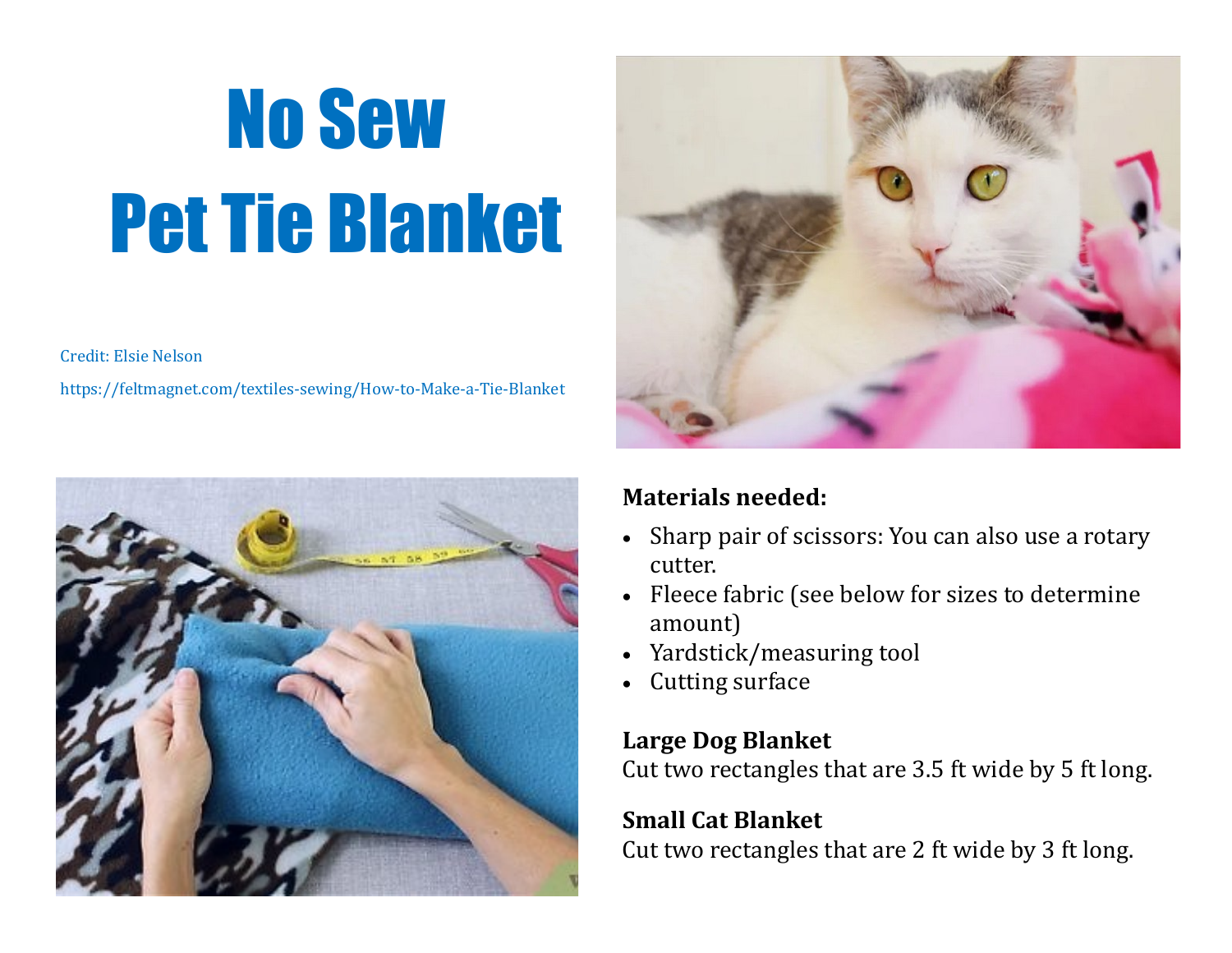

**Step 1**. Lay both fleece pieces on top of each other, with wrong sides together. Use pins to keep fleece together. Take yardstick or any straight edge and cut off any ends so they are same size.



**Step 3.** Cut strips, 1″ wide and 4″ long, cutting both pieces of fabric at same time. Use yardstick to evenly space.



**Step 2.** Cut out a 4"X 4" square from one corner. Prevents bunching in corners, and makes it easier to tie. Measure out the square with a yardstick and lightly draw on the square. Cut it out and use square as your template for cutting out remaining 3 corners.



**Step 4.** Begin tying the two slits together. You have a choice here, you can either do a standard double knot or "hand knot".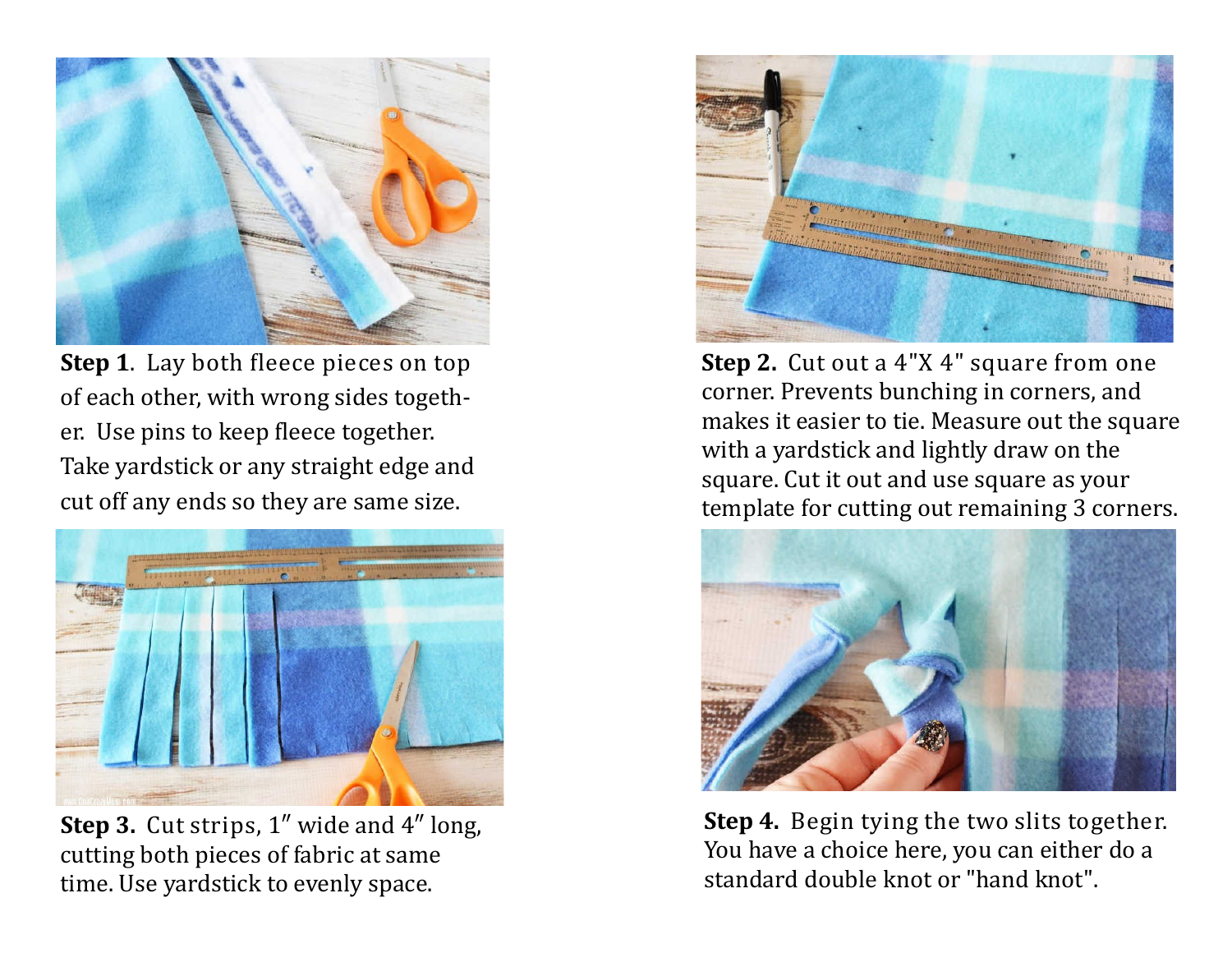

**Step 5:** Choose how you tie the knots. Your choice of knots will change how the blanket looks. If you've chosen a pattern and a solid color, you may want the knot to display the pattern on the solid side and vice versa. Here's how:

1. Take bottom strip over top strip & make a knot. 2. Take top strip over bottom strip and tie knot. 3. Make sure to double knots.

Or choose a hand knot: grab both strips simultaneously and loop them around your index and middle fingers and make a knot.



**Step 6.** Pull the knots down just a little bit from the top of the fringe. This will make for a clean, crisp line and will avoid tugging, bunching and a misshapen blanket. Be sure to remove ALL pins.

To finish, grab two corners of your blanket simultaneously and stretch out the blanket. This will help get it flat and in the right shape.